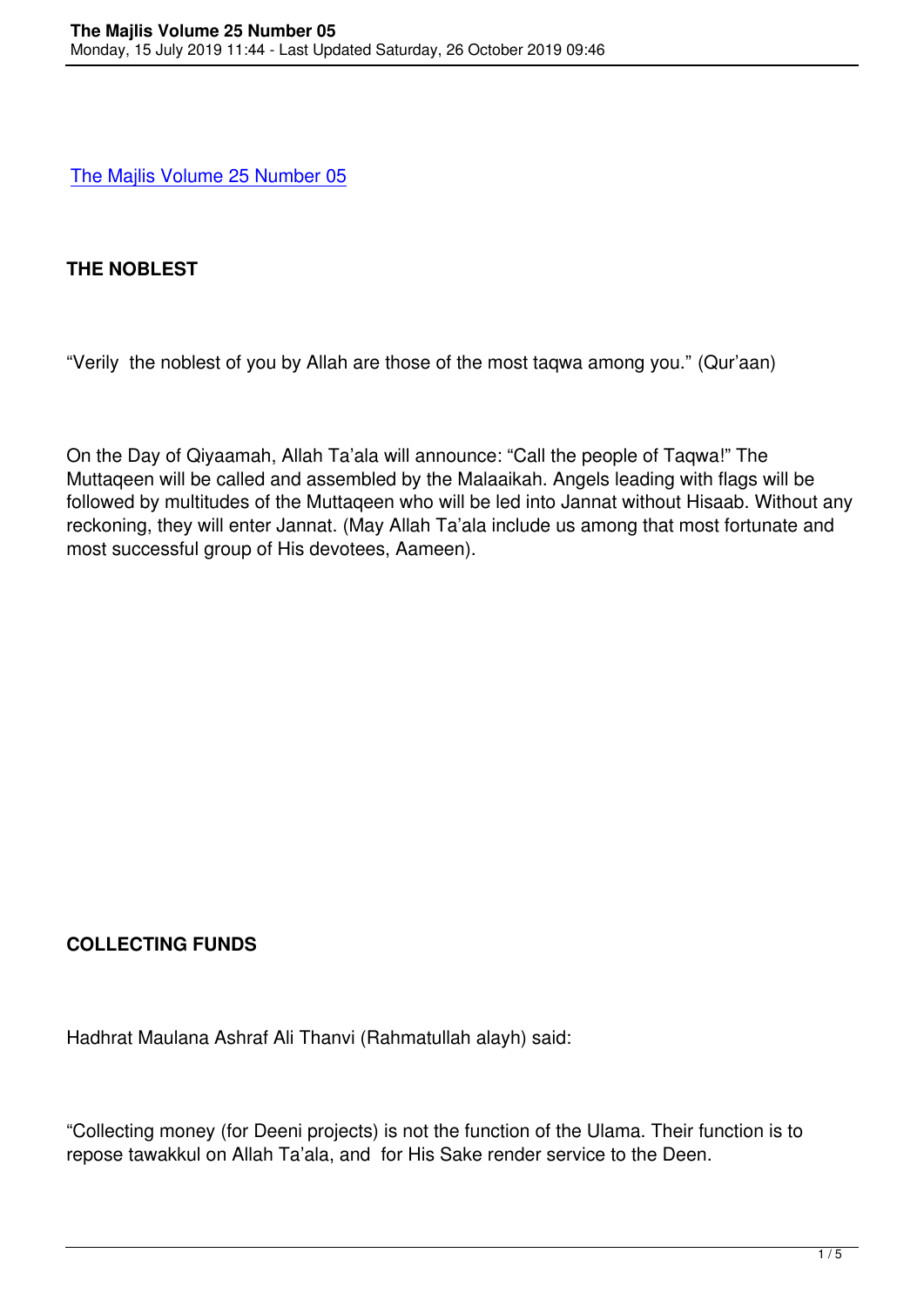They should only publicly inform the people of their projects. Then whoever wishes to contribute will do so. Collecting funds is the work of the wealthy people."

# **YAQEEN**

"Yaqeen is that you do not please people by courting the Wrath of Allah, and that you do not praise anyone for the Rizq Allah provides, and that you do not criticize anyone because of what Allah has not given you. Verily Rizq is not acquired by the greed of an avaricious one nor is it driven off by the dislike of anyone."

**Q&A.**

## **Q. If I recite Surah Waaqiah in the Sunnat Salaat of Maghrib, will I receive the virtues mentioned about this Surah?**

**A.** Reciting Surah Waaqiah out of Salaat during Maghrib time is a separate amal. Its virtues are restricted for reciting it separately out of Salaat.

#### **Q. Is Zakaat payable on the money in a provident fund?**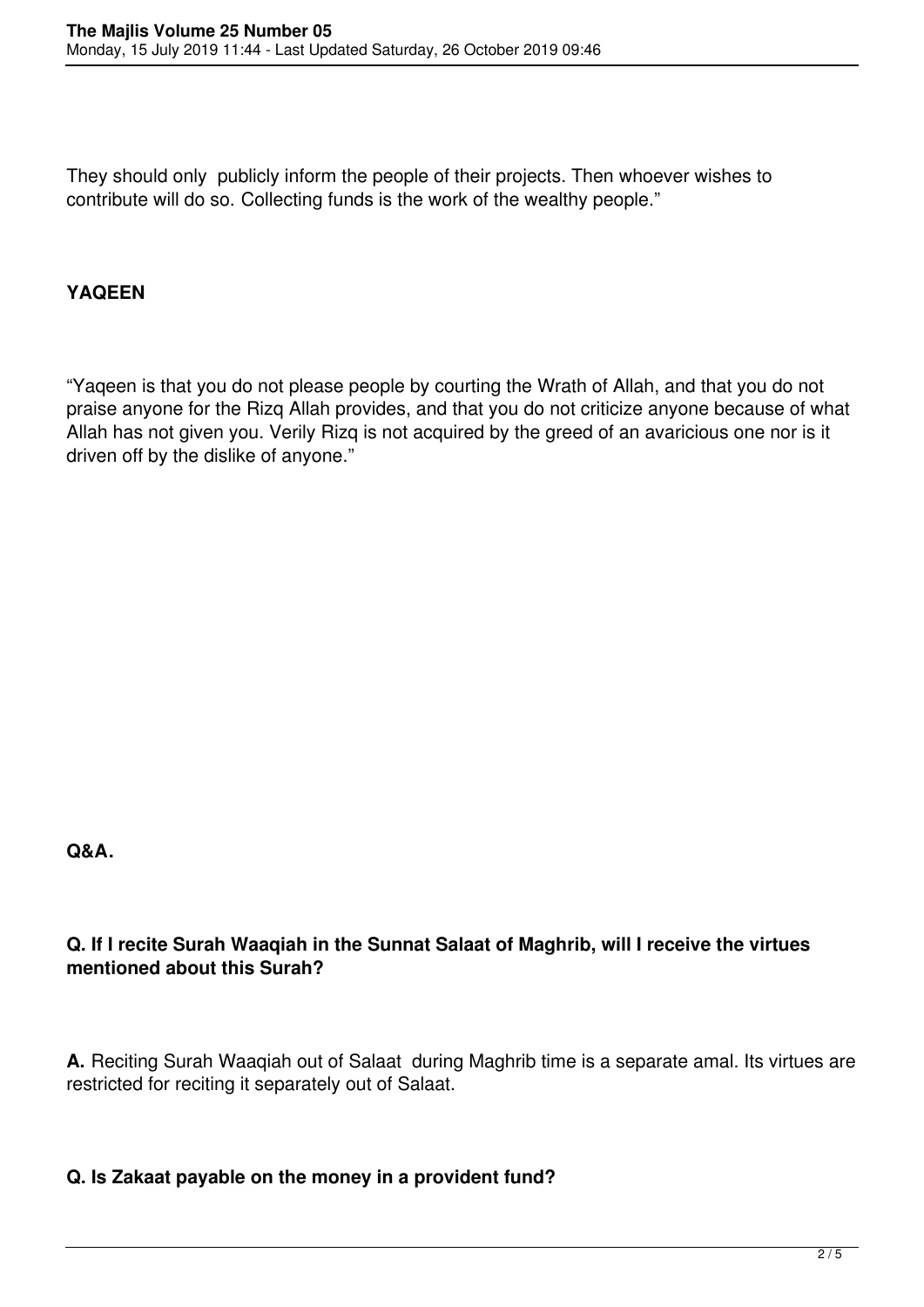**A.** Zakaat is not payable on money in the provident fund. Zakaat will be payable only when one takes possession of the money.

### **Q. What is the Sunnah number of Taraaweeh raka'ts? Some say that it is preferable to perform Taraaweeh of 8 raka'ts at home.**

**A.** 20 Raka'ts Taraaweeh Salaat are Sunnatul Muakkadah, not 8 raka'ts. It is best to perform it in the Musjid. One should not unnecessarily perform Taraweeh at home. The practice of the Ummah since the age of the Sahaabah was to perform Taraaweeh in Jamaat in the Musjid.

#### **Q. What will happen to the universe on the Day of Qiyaamah? Will it be destroyed with the earth?**

**A.** The earth will be destroyed completely. It is not known what will happen to our entire universe and the many other universes. Only Allah Ta'ala knows.

#### **Q. It is said that duas are not accepted for 40 days when committing certain sins, e.g. drinking wine. Please explain.**

**A.** If the person does not repent, then his dua will not be accepted for 40 days. If he repents, it will be accepted even before 40 days.